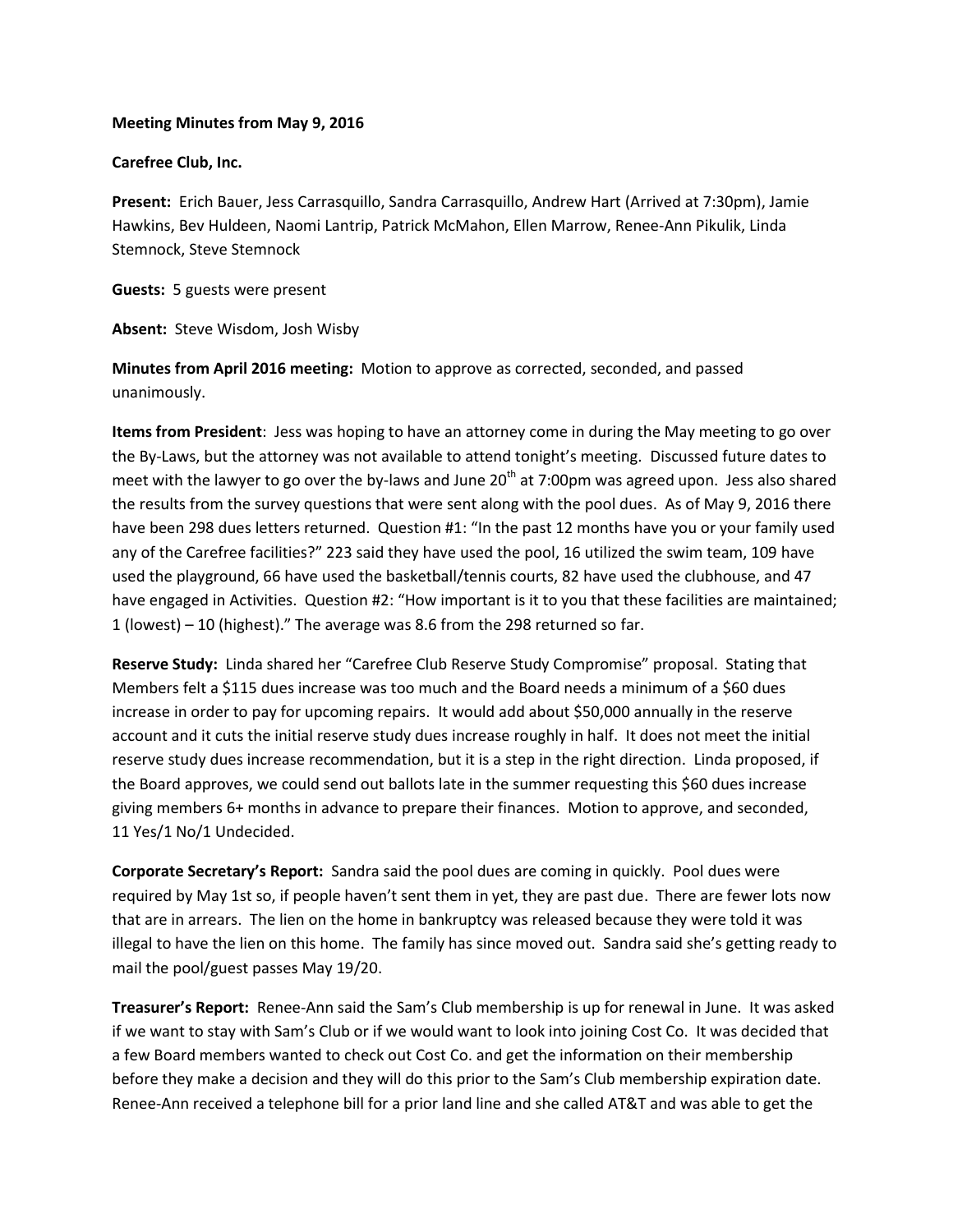charges removed. Linda will be calling AT&T to discuss having the land line hooked back up for the summer. On the Profit & Loss Detail it was pointed out that one more lot that was in arrears with annual dues was collected, under, under "Annual Dues" the General Journal amount of \$51,719 is from the dues that we've collected so far this year (Income not due until May  $1<sup>st</sup>$  and this is money we received prior to that date.), under "Corp-General the \$131 credit is from court fees, and under "Reserves" the General Journal Entry of \$3,015 is for the voluntary reserve payments (money given voluntarily over and above the normal annual dues of \$235). The underlined brought up two discussions. It was discussed since the pool dues letter stated, "If you could donate a few extra dollars to help maintain and purchase entrance signs or help defray the cost of the parking lot bill at the clubhouse (lights are not owned by the Club), please include that with your payment.", we needed to determine where the extra money of \$3015 goes. We technically can't have it go towards the Operating Budget for the Reserves since the newsletter only specified that it would go toward maintaining and/or purchase signs or help with the cost of parking lot light bill. Everyone was in agreement to wait on making this decision until all of the dues are in, then maybe we can discuss sending emails to each person who contributed over and above the normal dues asking where they want their money to go. It was also suggested to change the name "Reserves" on the Profit & Loss Detail and Budget vs. Actual reports to something else like, "2016 Extra Dues" so, it doesn't get confused with the actual Reserve Study.Regarding the 2016 Budget increase of \$4 per member, which equates to \$2,040, we need to think about and decide where this will be allocated and prepare to share in the June or July meeting. Motion for the April financial reports to be accepted as revised passed unanimously.

## **Committee Reports**

**Pool:** Large pool is scheduled to open on time. The baby pool contractor is trying to have the work done by opening day; weather permitting. Preparing lifeguards for pool set up and making sure lifeguards are prepared for the orientation meeting. They need to bring a government issued photo I.D. card and their SSN.

**Grounds:** DeBaun bill came in the mail along with two Kapp's invoices. Patrick is going to check into that and he has weed/grass spray but is waiting for calm, dry weather to spray the courts, along the fence line, and the island perimeter.

Newsletter: Next newsletter comes out July 1<sup>st</sup> and submission items are due June 13. The next newsletters come out Oct  $1^{st}$  and Jan  $1^{st}$ . Jenaca announced that she will be resigning from her newsletter chair position after the Jan 1<sup>st</sup> newsletter. We will need someone else to volunteer to write/prepare the quarterly newsletters.

**Clubhouse:** Clubhouse Rental generated \$770.09 and air fresheners were the only supplies that were purchased.

**Website:** Erich is hoping to have the ability to blast emails out to everyone. Activities area is now on the website and Erich will be adding the list of new activities and will be sending emails about upcoming activities. The Board members that brainstormed upcoming activities want the people who wish to attend an activity to have the ability to confirm their attendance/RSVP by having a way to sign up and